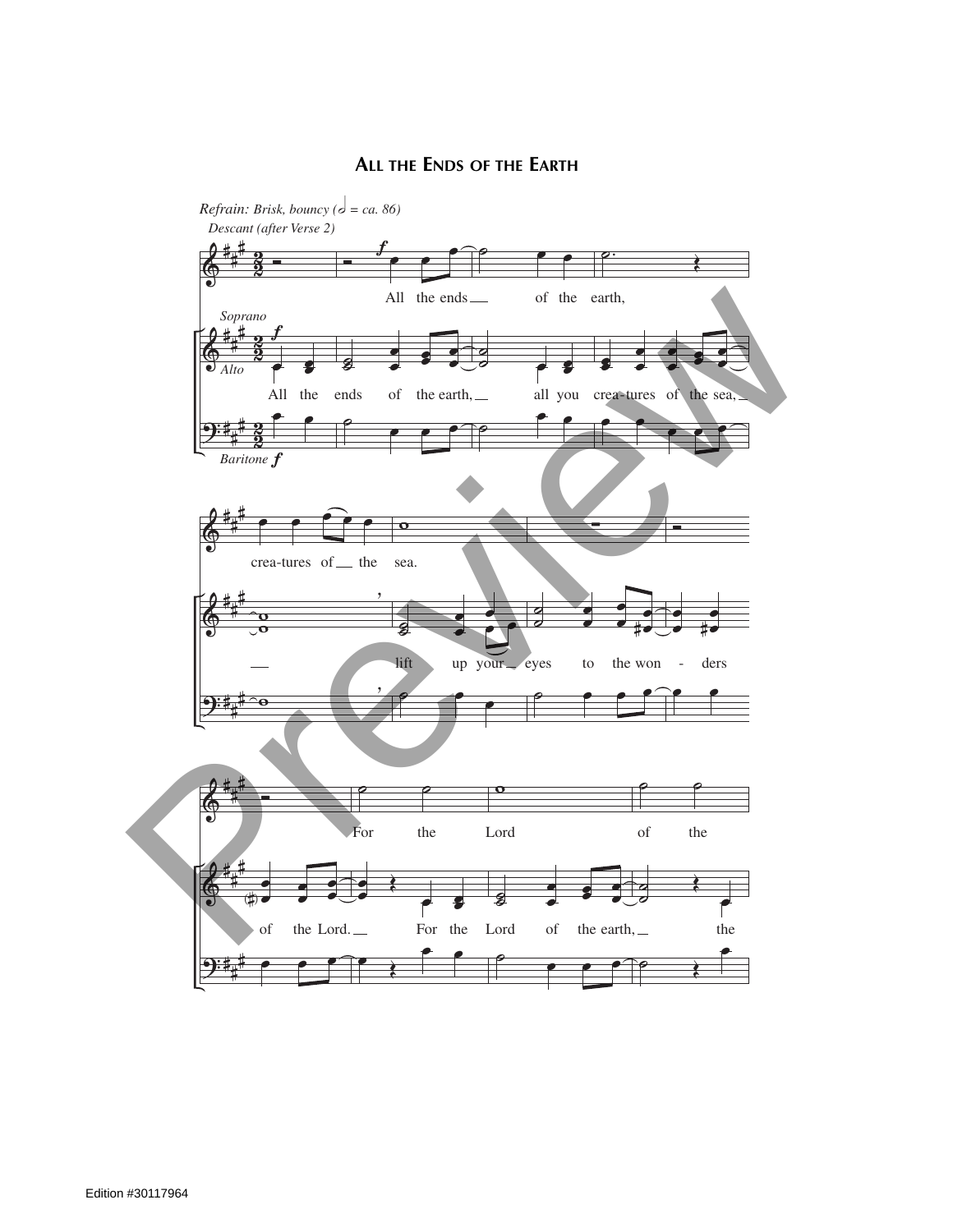ALL THE ENDS OF THE EARTH, cont. (2)